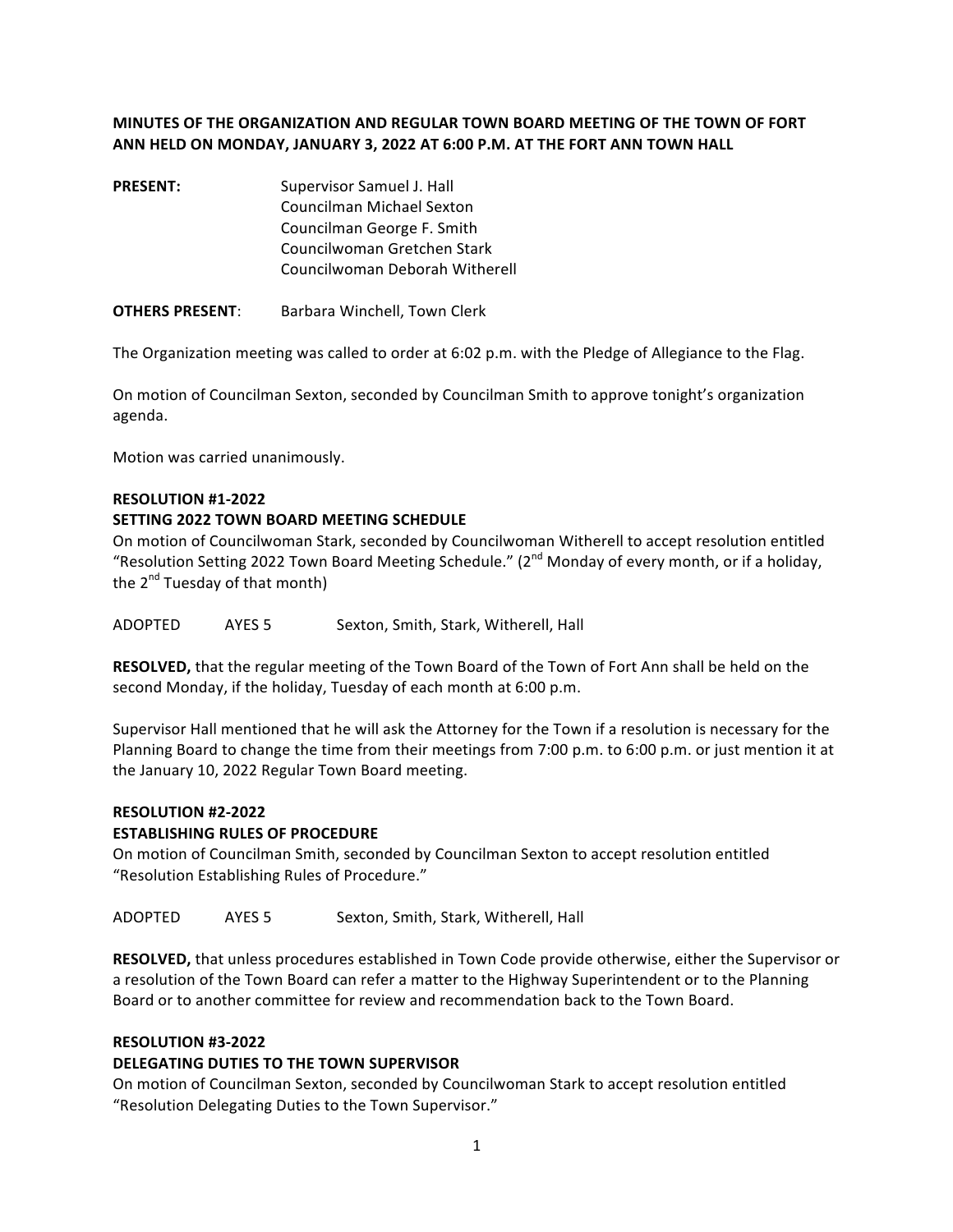### ADOPTED AYES 5 Sexton, Smith, Stark, Witherell, Hall

**RESOLVED,** that the Fort Ann Town Board does delegate to the Town Supervisor the power and duties of administration and supervision of the Town and any Districts contained within it, providing that the Town Board may not and does not abdicate to the Supervisor and Surrender to him the Board's basic statutory responsibilities.

#### **RESOLUTION #4-2022**

**AUTHORIZING THE TOWN SUPERVISOR TO FILE ANNUAL FINANCIAL REPORT IN TOWN CLERK'S OFFICE** On motion of Councilman Smith, seconded by Councilwoman Witherell to accept resolution entitled "Resolution Authorizing the Town Supervisor to File Annual Financial Report in Town Clerk's Office."

ADOPTED AYES 5 Sexton, Smith, Stark, Witherell, Hall

**RESOLVED,** in accordance with New York State General Municipal Law section 30, the Fort Ann Town Board hereby authorizes and directs the Town Supervisor to file a copy of the annual Financial Report to the State comptroller with the Town Clerk's Office on or before April 1, 2022.

### **RESOLUTION #5-2022**

### **ESTABLISHNG THE OFFICE OF THE DEPUTY TOWN SUPERVISOR**

On motion of Councilwoman Witherell, seconded by Councilman Sexton to accept resolution entitled "Resolution Establishing the Office of the Deputy Town Supervisor."

| ADOPTED | AYES 4    | Sexton, Smith, Witherell, Hall |
|---------|-----------|--------------------------------|
|         | ABSTAIN 1 | Stark                          |

**RESOLVED,** the Deputy Town Supervisor shall be vested with all of the powers and may perform all of the duties of the Town Supervisor in his absence at \$35.00 a day as needed.

#### **RESOLUTION #6-2022**

# **AUTHORIZING ADVANCE APPROVAL OF CLAIMS**

On motion of Councilman Smith, seconded by Councilman Sexton to accept resolution entitled "Resolution Authorizing Advance Approval of Claims."

ADOPTED AYES 5 Sexton, Smith, Stark, Witherell, Hall

**RESOLVED,** that the Fort Ann Town Board hereby authorizes the payment in advance of audit of claims for such premiums for policies that would otherwise lapse before audit, incur late charges, postage, freight and express charges and all such claims shall be presented at the next regular meeting for audit.

#### **RESOLUTION #7-2022**

# **ESTABLISHING THE OFFICE OF THE DEPUTY TOWN CLERK**

On motion of Councilman Smith, seconded by Councilwoman Stark to accept resolution entitled "Resolution Establishing the Office of the Deputy Town Clerk."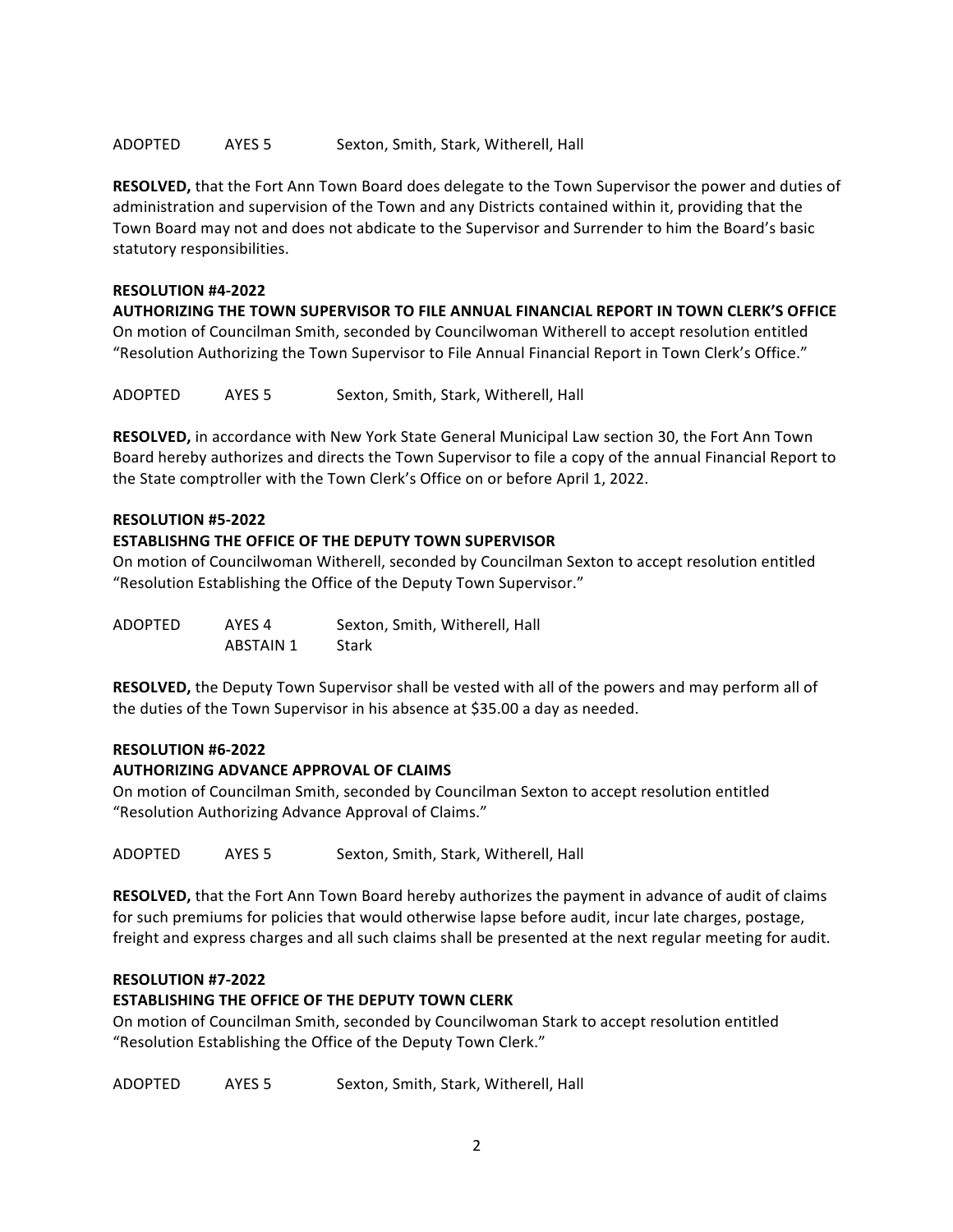**RESOLVED,** that the Fort Ann Town Board does establish the Office of the Deputy Town Clerk.

#### **RESOLUTION #8-2022**

#### **ESTABLISHING THE OFFICE OF THE DEPUTY TOWN HIGHWAY SUPERINTENDENT**

On motion of Councilman Sexton, seconded by Councilwoman Stark to accept resolution entitled "Resolution Establishing the Office of the Deputy Town Highway Superintendent."

ADOPTED AYES 5 Sexton, Smith, Stark, Witherell, Hall

**RESOLVED,** that the Fort Ann Town Board does establish the Office of the Deputy Town Highway Superintendent.

# **RESOLUTION #9-2022**

# **APPOINTING BUDGET OFFICER**

On motion of Councilman Smith, seconded by Councilwoman Stark to accept resolution entitled "Resolution Appointing Budget Officer."

ADOPTED AYES 5 Sexton, Smith, Stark, Witherell, Hall

**RESOLVED,** that the Fort Ann Town Board hereby appoints Helen Denno as the 2022 Budget Officer.

### **RESOLUTION #10-2022**

# **AUTHORIZING THE TOWN SUPERVISOR TO DESIGNATE A CONFIDENTIAL SECRETARY/CLERK TO THE SUPERVISOR**

On motion of Councilwoman Witherell, seconded by Councilwoman Stark to accept resolution entitled "Resolution Authorizing the Town Supervisor to Designate a Confidential Secretary/Clerk to the Supervisor."

ADOPTED AYES 5 Sexton, Smith, Stark, Witherell, Hall

**RESOLVED,** the Fort Ann Town Board does hereby authorize the Town Supervisor to make said appointments, provided that the total expenditures for Town employees may not exceed the total amount budgeted for Town employees in the 2022 Town Budget without further authorization from the Board.

#### **RESOLUTION #11-2022**

#### APPOINTING EVA MATTISON AS PART-TIME CLERK TO THE JUSTICE

On motion of Councilman Smith, seconded by Councilman Sexton to accept resolution entitled "Resolution Appointing Eva Mattison as Part-Time Clerk to the Justice."

ADOPTED AYES 5 Sexton, Smith, Stark, Witherell, Hall

**RESOLVED**, the Fort Ann Town Board hereby affirms the appointment of Eva Mattison as the Part-Time Clerk to the Town of Fort Ann Justice through December 31, 2022 at an annual rate of \$18,175.00 to be paid on a biweekly basis.

# **RESOLUTION #12-2022 APPOINTING HADLOCK DAM MONITORS**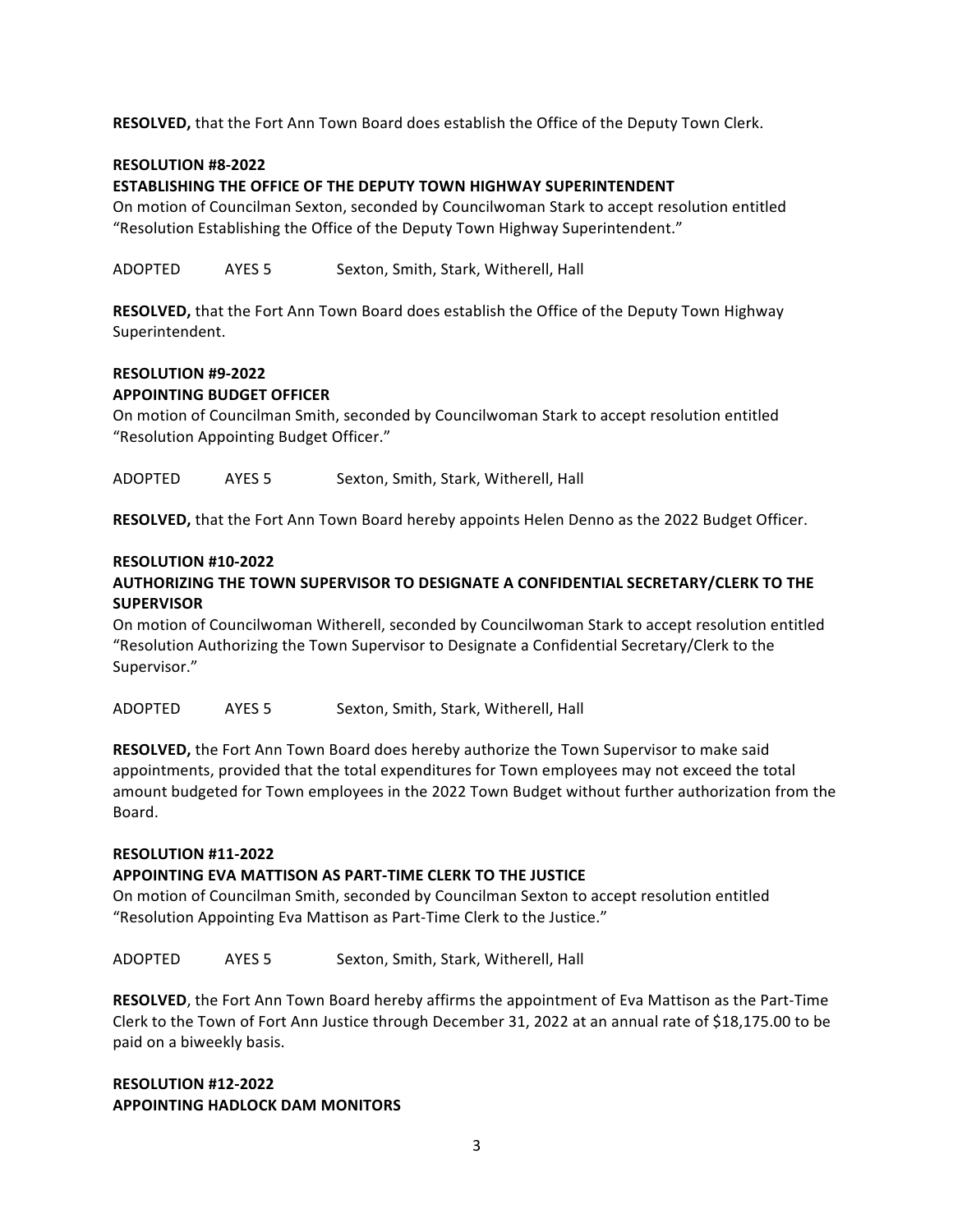On motion of Councilman Sexton, seconded by Councilman Smith to accept resolution entitled "Resolution Appointing Hadlock Dam Monitors."

ADOPTED AYES 5 Sexton, Smith, Stark, Witherell, Hall

**RESOLVED**, that the Fort Ann Town Board hereby reappoints Paul Winchell and Duane Burch, Jr. as the 2022 monitors of the Hadlock dam.

#### **RESOLUTION #13-2022**

### **APPOINTING A FORT ANN PLANNING BOARD MEMBER**

On the motion of Councilman Smith, seconded by Councilman Sexton to accept resolution entitled "Resolution Appointing a Fort Ann Planning Board Member."

ADOPTED AYES 5 Sexton, Stark, Smith, Witherell, Hall

**RESOLVED,** that the Fort Ann Town Board hereby appoints Brian Mattison to serve as a member of the Fort Ann Planning Board through December 31, 2026.

Supervisor Hall mentioned that at the 12/27/2021 Planning Board Meeting it was suggested to have one (1) or two (2) alternate Planning Board Members like they used to. Supervisor Hall wanted to mention it so it would be something that people are keeping in mind.

### **RESOLUTION #14-2022**

### **APPOINTING A FORT ANN PLANNING BOARD CHAIRMAN**

On the motion of Councilwoman Witherell, seconded by Councilwoman Stark to accept resolution entitled "Resolution Appointing a Fort Ann Planning Board Chairman."

ADOPTED AYES 5 Sexton, Smith, Stark, Witherell, Hall

**RESOLVED,** that the Fort Ann Town Board hereby appoints Donald Bedeaux as Chairman of the Town's Planning Board.

#### **RESOLUTION #15-2022**

#### **APPOINTING TOWN OF FORT ANN PLANNING BOARD SECRETARY**

On the motion of Councilwoman Witherell, seconded by Councilman Sexton to accept resolution entitled "Resolution Appointing Town of Fort Ann Planning Board Secretary."

ADOPTED AYES 5 Sexton, Smith, Stark, Witherell, Hall

**RESOLVED,** that the Fort Ann Town Board hereby appoints Tiffany Ball as Planning Board Secretary through December 31, 2022 at an annual rate of \$5,100.00 to be paid on a biweekly basis.

# **RESOLUTION #16-2022**

# **APPOINTING REGISTRAR OF VITAL STATISTICS AND RECORDS**

On the motion of Councilman Smith, seconded by Councilwoman Stark to accept resolution entitled "Resolution Appointing Registrar of Vital Statistics and Records."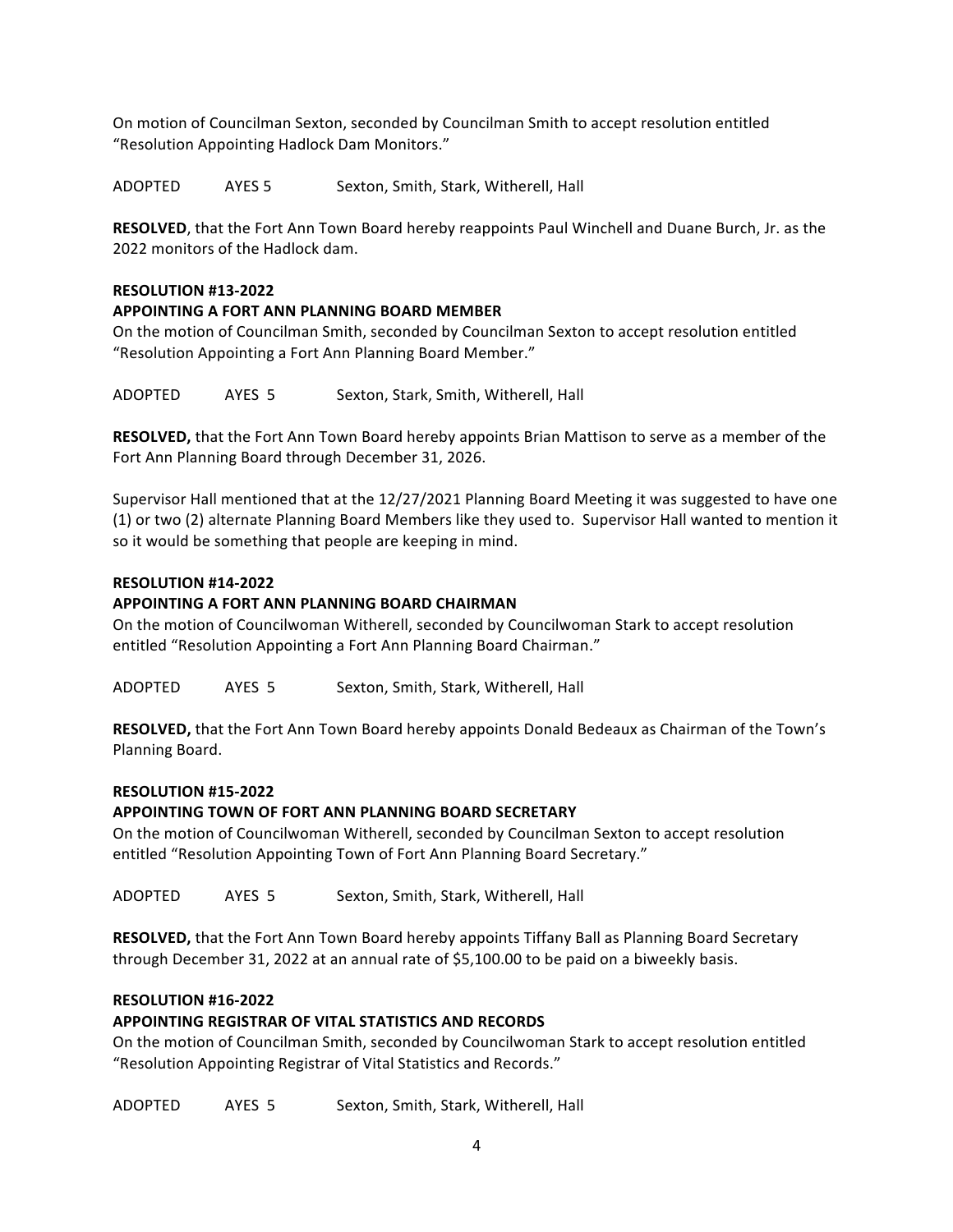**RESOLVED,** that the Fort Ann Town Board hereby reappoints Barbara Winchell as Registrar of Vital Statistics and Records to serve at the pleasure of the Board.

#### **RESOLUTION #17-2022**

# AUTHORIZING CONTRACT AND PAYMENT WITH PENFLEX FOR PURPOSE OF LOSAP PROGRAM FOR WEST FORT ANN AND PILOT KNOB FIRE DISTRICTS

On the motion of Councilman Sexton, seconded by Councilman Smith to accept resolution entitled "Resolution Authorizing Contract and Payment with Penflex for Purpose of LOSAP Program for West Fort Ann and Pilot Knob Fire Districts."

ADOPTED AYES 5 Sexton, Smith, Stark, Witherell, Hall

**RESOLVED,** that the Fort Ann Town Board authorizes the Town Supervisor to sign contracts on behalf of the Town, and approves disbursing the 2022 budgeted funds for said contracts.

#### **RESOLUTION #18-2022**

# **AUTHORIZING FIRE PROTECTION AND RESCUE SQUAD CONTRACTS FOR THE PILOT KNOB VOLUNTEER** FIREFIGHTERS ASSOCIATION, INC.; WEST FORT ANN VOLUNTEER FIRE COMPANY, INC.; FORT ANN **VOLUNTEER FIRE COMPANY, INC.; AND FORT ANN RESCUE SQUAD, INC.**

On the motion of Councilwoman Witherell, seconded by Councilwoman Stark to accept resolution entitled "Resolution Authorizing Fire Protection and Rescue Squad Contracts for the Pilot Knob Volunteer Firefighters Association, Inc.; West Fort Ann Volunteer Fire Company, Inc.; Fort Ann Volunteer Fire Company, Inc.; and Fort Ann Rescue Squad, Inc."

ADOPTED AYES 5 Sexton, Smith, Stark, Witherell, Hall

**RESOLVED,** that the Fort Ann Town Board hereby approves said contracts, authorizes the Town Supervisor to sign said contracts on behalf of the Town, and approves disbursing the 2022 budgeted funds for said contracts.

Councilman Sexton asked if we have received all of the audits. Supervisor Hall stated that only WFA is outstanding.

#### **RESOLUTION #19-2022**

#### **APPOINTING TOWN HEALTH OFFICER**

On the motion of Councilman Sexton, seconded by Councilwoman Stark to accept resolution entitled "Resolution Appointing Town Health Officer."

ADOPTED AYES 5 Sexton, Smith, Stark, Witherell, Hall

**RESOLVED,** that the Fort Ann Town Board hereby appoints David L. Foote, MD as Town Health Officer for a period of one year ending December 31, 2022.

#### **RESOLUTION #20-2022**

#### **APPOINTING TOWN ENGINEER**

On motion of Councilwoman Stark, seconded by Councilman Smith to accept resolution entitled "Resolution Appointing Town Engineer."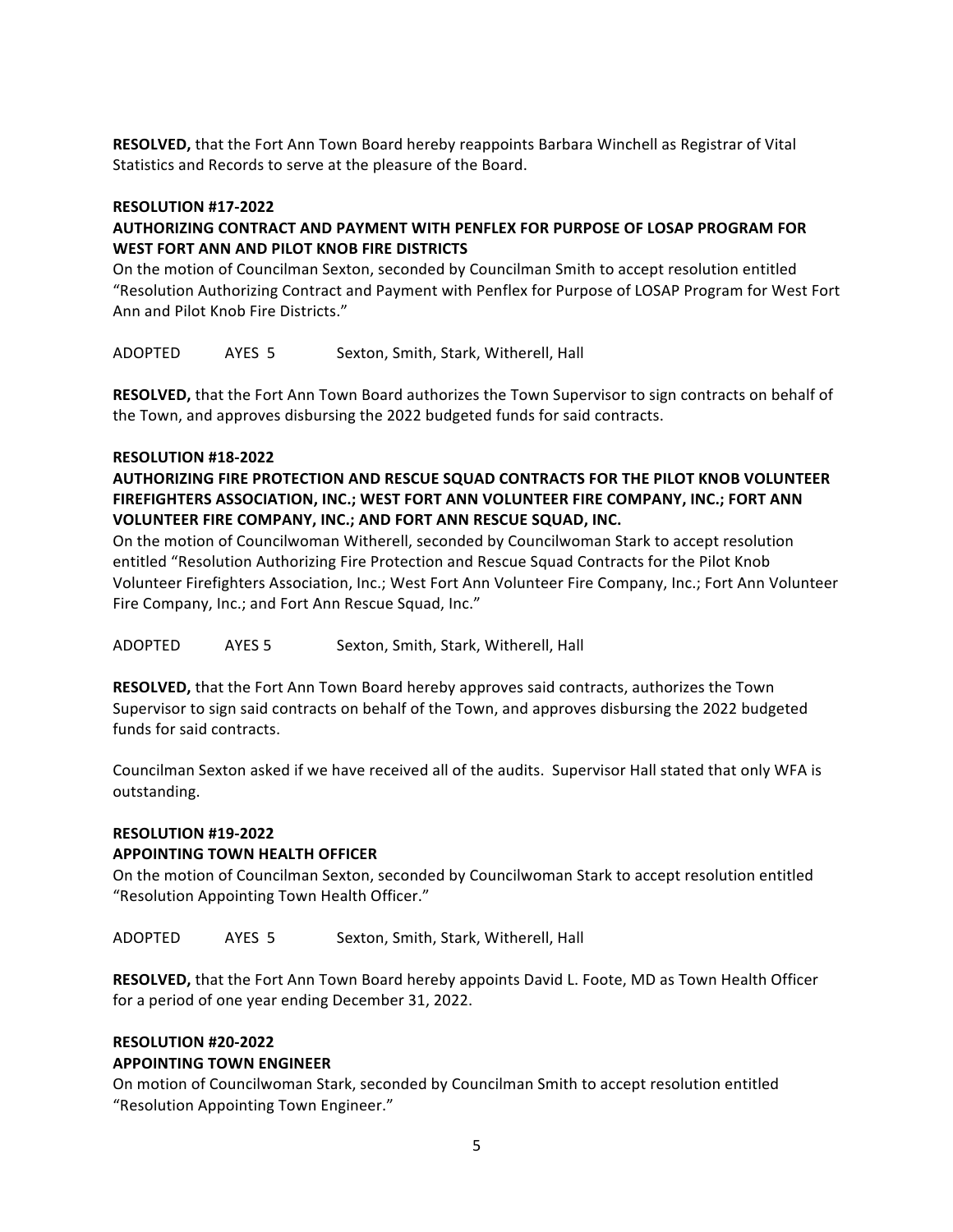#### ADOPTED AYES 5 Sexton, Smith, Stark, Witherell, Hall

RESOLVED, that the Fort Ann Town Board hereby does appoint Jarrett Engineers, PLLC, 12 E. Washington Street, Glens Falls, New York 12801 as the Engineer for the Town of Fort Ann for the calendar year 2022.

# **RESOLUTION #21-2022 APPOINTING TOWN COUNSEL**

On the motion of Councilman Sexton, seconded by Councilman Smith to accept resolution entitled "Resolution Appointing Town Counsel."

ADOPTED AYES 5 Sexton, Smith, Stark, Witherell, Hall

**RESOLVED,** that the Fort Ann Town Board does appoint the law firm of Meyer, Fuller & Stockwell, PLLC, 1557 State Rte 9, Lake George, New York 12845 as legal counsel and as Planning Board counsel.

#### **RESOLUTION #22-2022**

#### **APPOINTING MEMBERS TO THE FORT ANN BOARD OF ETHICS**

On the motion of Councilman Smith, seconded by Councilwoman Witherell to accept resolution entitled "Resolution Appointing Members to the Fort Ann Board of Ethics."

| ADOPTED | AYES <sub>4</sub> | Sexton, Smith, Witherell, Hall |
|---------|-------------------|--------------------------------|
|         | ABSTAIN 1         | Stark                          |

**RESOLVED,** that the Fort Ann Town Board hereby appoints Mary Davis, Paul Milligan, Tom Jarrett, Terry Barber and Gretchen Stark to the Fort Ann Board of Ethics for a period of one year ending December 31, 2022.

#### **RESOLUTION #23-2022**

#### **APPOINTING PART-TIME ENFORCEMENT OFFICER**

On the motion of Councilman Sexton, seconded by Councilman Smith to accept resolution entitled "Resolution Appointing Part-Time Town of Fort Ann Enforcement Officer."

ADOPTED AYES 5 Sexton, Smith, Stark, Witherell, Hall

**RESOLVED,** that the Fort Ann Town Board hereby appoints Mark A. Miller as Part-Time Enforcement Officer for the Town of Fort Ann as of January 1, 2022 at an annual salary of \$11,965.00 and to be paid on a biweekly basis.

#### **RESOLUTION #24-2022**

#### **SETTING 2022 SALARIES OF ELECTED OFFICIALS AND HIGHWAY EMPLOYEES**

On motion of Councilman Sexton, seconded by Councilman Smith to accept resolution entitled "Resolution Setting 2022 Salaries of Elected Officials and Highway Employees."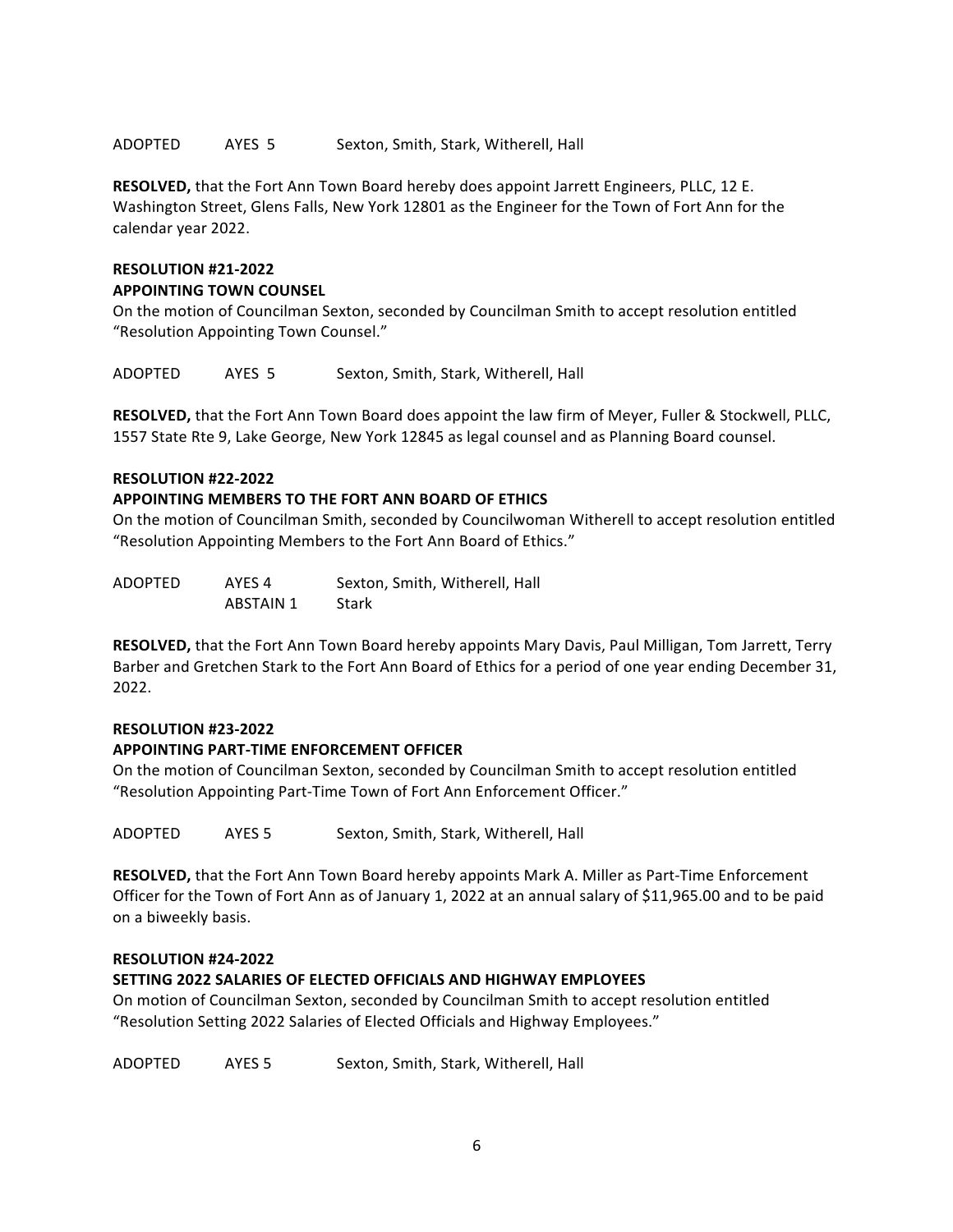**RESOLVED,** that the Fort Ann Town Board authorizes and directs the Town Supervisor and/or Town Budget Officer to take all action necessary to effectuate the terms of this Resolution.

#### **RESOLUTION #25-2022**

### **AUTHORIZING OFFICIAL UNDERTAKING**

On the motion of Councilman Sexton, seconded by Councilwoman Stark to accept resolution entitled "Resolution Authorizing Official Undertaking."

ADOPTED AYES 5 Sexton, Smith, Stark, Witherell, Hall

**RESOLVED,** the Fort Ann Town Board hereby authorizes the continuation of the blanket undertaking policy for officers, clerks and employees of the Town as provided through Travelers, and approves disbursing the 2022 budgeted funds for said policy.

#### **RESOLUTION #26-2022**

### **ESTABLISHING MILEAGE ALLOWANCE**

On the motion of Councilman Sexton, seconded by Councilwoman Witherell to accept resolution entitled "Resolution Establishing Mileage Allowance."

ADOPTED AYES 5 Sexton, Smith, Stark, Witherell, Hall

**RESOLVED,** that the Fort Ann Town Board hereby establishes the amount of mileage reimbursement to be \$.545.

#### **RESOLUTION #27-2022**

#### **AUTHORIZING BANKING TRANSACTIONS**

On the motion of Councilwoman Witherell, seconded by Councilman Smith to accept resolution entitled "Resolution Authorizing Banking Transactions."

ADOPTED AYES 5 Sexton, Smith, Stark, Witherell, Hall

**RESOLVED,** that the Fort Ann Town Board authorizes and directs the Town Supervisor, Deputy Town Supervisor and/or Town Budget Officer to take any and all action necessary to effectuate all terms of this Resolution.

#### **RESOLUTION #28-2022**

# **APPOINTING LISA BARBATO AS DOG CONTROL OFFICER FOR DOG CONTROL PURPOSES WITHIN THE TOWN OF FORT ANN**

On the motion of Councilman Smith, seconded by Councilwoman Stark to accept resolution entitled "Resolution Appointing Lisa Barbato as Dog Control Officer for Dog Control Purposes within the Town of Fort Ann."

ADOPTED AYES 5 Sexton, Smith, Stark, Witherell, Hall

**RESOLVED**, that the Fort Ann Town Board hereby appoints Lisa Barbato as Dog Control Officer as of January 1, 2022 at an annual salary of \$8,106.00 per year to be paid on a biweekly basis.

#### **RESOLUTION #29-2022**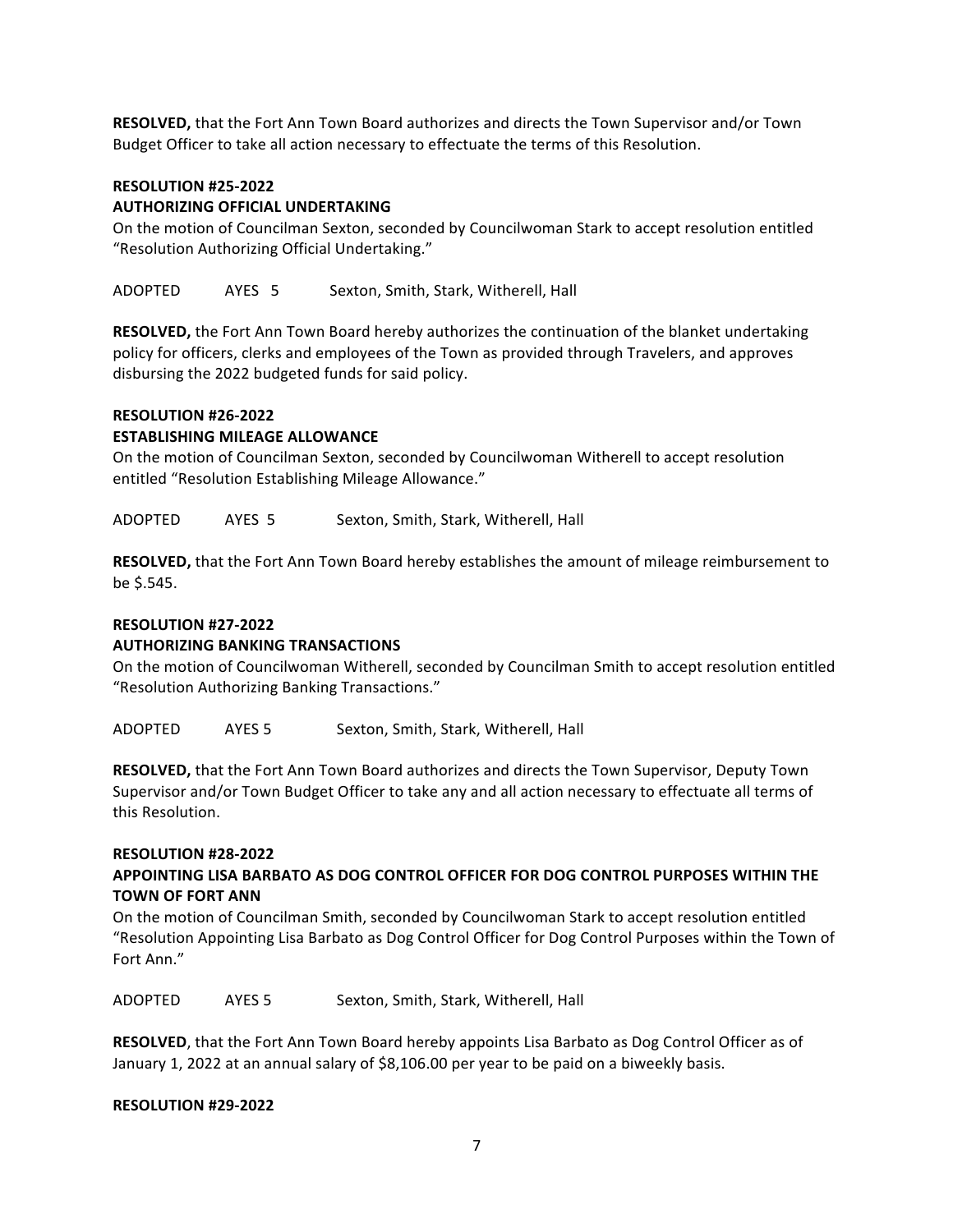#### **DESIGNATING OFFICIAL NEWSPAPER**

On motion of Councilman Sexton, seconded by Councilwoman Stark to accept resolution entitled "Resolution Designating Official Newspaper."

ADOPTED AYES 5 Sexton, Smith, Stark, Witherell, Hall

**RESOLVED,** that the Fort Ann Town Board hereby designates *The Post Star* as the Town of Fort Ann's official newspaper.

# **RESOLUTION #30-2022** AUTHORIZING TOWN OF FORT ANN TOWN SUPERVISOR TO ENTER IN TO AGREEMENT FOR TOWN **DOG CONTROL SHELTER SERVICES PURSUANT TO NEW YORK STATE AGRICULTURE AND MARKETS** LAW ARTICLE 7 FOR THE YEAR 2022

Supervisor Hall suggested this be TABLED until the Fort Ann Town Board Regular Meeting January 10, 2022 as the Attorney for the Town is working on a 2022 Shelter Agreement. Supervisor Hall spoke with Elizabeth Holmes of NYS Ag & Markets about Lisa Barbato providing dog shelter services. Supervisor Hall said that Lisa does have nice cages and a garage to keep the dogs in. Elizabeth Holmes had advised that there were some motorcycles that had to be cleared out of the garage for instance.

## **REOLUTION #31-2022**

# APPOINTING MEMBERS TO THE DISPUTE RESOLUTION COMMITTEE

On the motion of Councilman Smith, seconded by Councilwoman Stark to accept resolution entitled "Resolution Appointing Members to the Dispute Resolution Committee."

ADOPTED AYES 5 Sexton, Smith, Stark, Witherell, Hall

**RESOLVED,** that the Fort Ann Town Board hereby appoints Gregory Lehoisky and Donald Bedeaux to serve as members of the Dispute Resolution Committee through December 31, 2022.

Supervisor Hall mentioned this may come into effect with Biosolid topic.

# **RESOLUTION #32-2022 APPOINTING TOWN HISTORIAN**

On the motion of Councilman Sexton, seconded by Councilman Smith to accept resolution entitled "Resolution Appointing Town Historian."

ADOPTED AYES 5 Sexton, Smith, Stark, Witherell, Hall

**RESOLVED,** that the Fort Ann Town Board hereby appoints Christine Milligan as Town Historian at an annual salary of \$880.00 through December 31, 2022.

# **RESOLUTION #33-2022**

# **APPOINTING PART-TIME ACCOUNT CLERK**

On the motion of Councilman Smith, seconded by Councilman Sexton to accept resolution entitled "Resolution Appointing Part-Time Account Clerk."